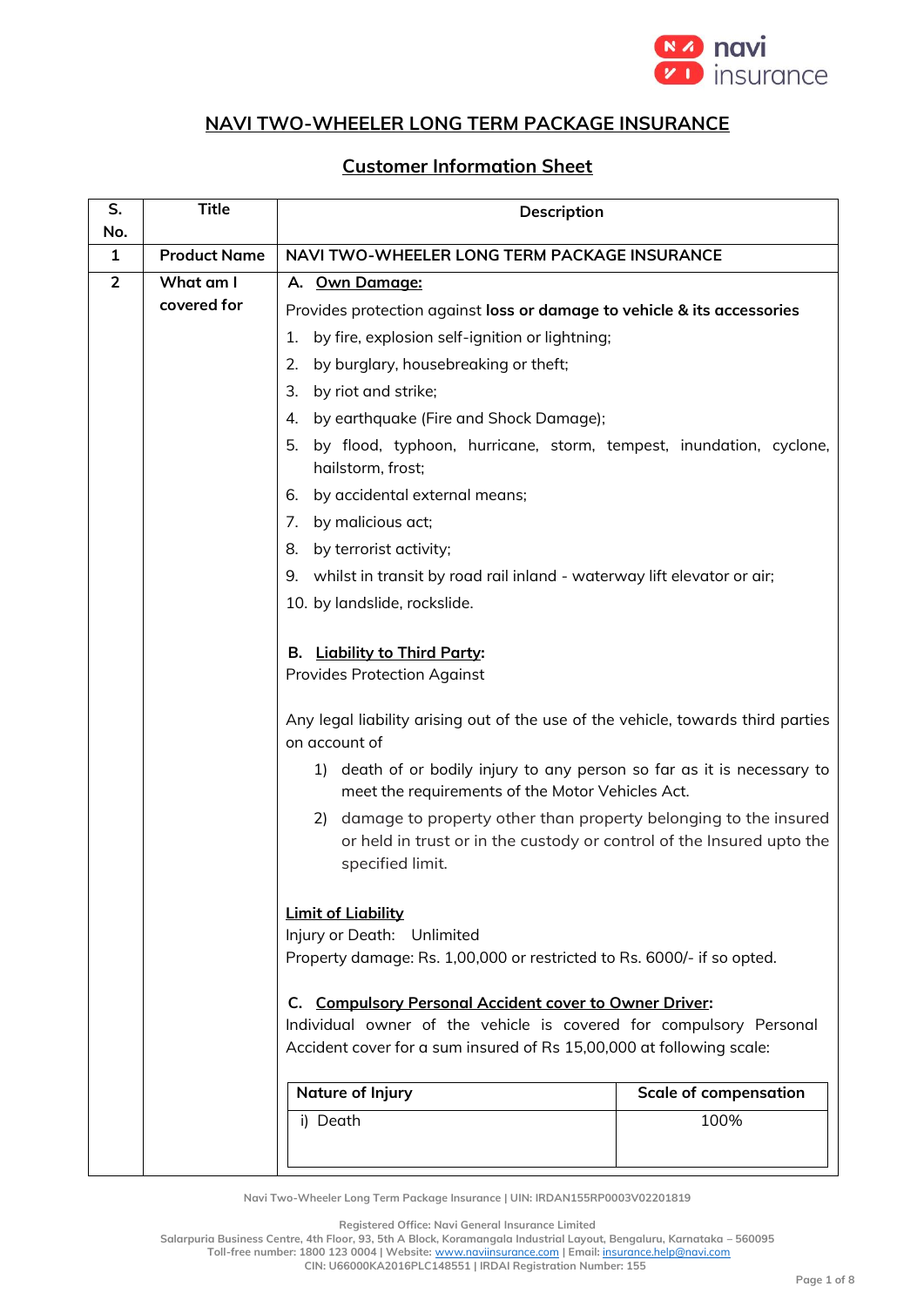

|   |                   | (ii) Loss of two limbs or sight of two eyes                                                                                                                                                                                                                                                                                                                                                                                                                                                                                                                                                                                                                                                                                                                                     | 100%                                                                      |
|---|-------------------|---------------------------------------------------------------------------------------------------------------------------------------------------------------------------------------------------------------------------------------------------------------------------------------------------------------------------------------------------------------------------------------------------------------------------------------------------------------------------------------------------------------------------------------------------------------------------------------------------------------------------------------------------------------------------------------------------------------------------------------------------------------------------------|---------------------------------------------------------------------------|
|   |                   | or one limb and sight of one eye.                                                                                                                                                                                                                                                                                                                                                                                                                                                                                                                                                                                                                                                                                                                                               |                                                                           |
|   |                   | (iii) Loss of one limb or sight of one eye                                                                                                                                                                                                                                                                                                                                                                                                                                                                                                                                                                                                                                                                                                                                      | 50%                                                                       |
|   |                   | (iv) Permanent total disablement from                                                                                                                                                                                                                                                                                                                                                                                                                                                                                                                                                                                                                                                                                                                                           | 100%                                                                      |
|   |                   | injuries other than named above.                                                                                                                                                                                                                                                                                                                                                                                                                                                                                                                                                                                                                                                                                                                                                |                                                                           |
|   |                   |                                                                                                                                                                                                                                                                                                                                                                                                                                                                                                                                                                                                                                                                                                                                                                                 |                                                                           |
|   |                   | Other Benefits (If Opted by paying additional premium):                                                                                                                                                                                                                                                                                                                                                                                                                                                                                                                                                                                                                                                                                                                         |                                                                           |
|   |                   | 1. Loss of Accessories by Burglary, Housebreaking or Theft - Accessories                                                                                                                                                                                                                                                                                                                                                                                                                                                                                                                                                                                                                                                                                                        |                                                                           |
|   |                   | are covered against the risk of burglary and theft without vehicle being<br>stolen itself.                                                                                                                                                                                                                                                                                                                                                                                                                                                                                                                                                                                                                                                                                      |                                                                           |
|   |                   | 2. Cover for Geographical Extension - Provides coverage beyond India in                                                                                                                                                                                                                                                                                                                                                                                                                                                                                                                                                                                                                                                                                                         |                                                                           |
|   |                   | neighbouring countries Pakistan, Nepal, Bhutan, Bangladesh, Sri Lanka,<br>Maldives                                                                                                                                                                                                                                                                                                                                                                                                                                                                                                                                                                                                                                                                                              |                                                                           |
|   |                   | 3. Personal accident cover to Pillion Rider – Pillion rider can be insured                                                                                                                                                                                                                                                                                                                                                                                                                                                                                                                                                                                                                                                                                                      |                                                                           |
|   |                   | against risk of accidental death and bodily injury.                                                                                                                                                                                                                                                                                                                                                                                                                                                                                                                                                                                                                                                                                                                             |                                                                           |
|   |                   | 4. Legal liability to Paid driver - Wider legal liability in respect of paid                                                                                                                                                                                                                                                                                                                                                                                                                                                                                                                                                                                                                                                                                                    |                                                                           |
|   |                   | driver is covered under Workmen's Compensation Act 1923, Fatal                                                                                                                                                                                                                                                                                                                                                                                                                                                                                                                                                                                                                                                                                                                  |                                                                           |
|   |                   | Accident Act, 1855 or at Common Law and subsequent amendments of                                                                                                                                                                                                                                                                                                                                                                                                                                                                                                                                                                                                                                                                                                                |                                                                           |
|   |                   | these Acts.                                                                                                                                                                                                                                                                                                                                                                                                                                                                                                                                                                                                                                                                                                                                                                     |                                                                           |
| 3 | IDV-              | Sum Insured -Insured Declared Value (IDV):                                                                                                                                                                                                                                                                                                                                                                                                                                                                                                                                                                                                                                                                                                                                      |                                                                           |
|   | <b>Definition</b> | IDV or sum insured of the vehicle and accessories is fixed on the basis of                                                                                                                                                                                                                                                                                                                                                                                                                                                                                                                                                                                                                                                                                                      |                                                                           |
|   |                   | Manufacturer's Ex showroom price of the make and model at the                                                                                                                                                                                                                                                                                                                                                                                                                                                                                                                                                                                                                                                                                                                   |                                                                           |
|   |                   |                                                                                                                                                                                                                                                                                                                                                                                                                                                                                                                                                                                                                                                                                                                                                                                 |                                                                           |
|   |                   |                                                                                                                                                                                                                                                                                                                                                                                                                                                                                                                                                                                                                                                                                                                                                                                 | commencement of insurance subject to depreciation according to age of the |
|   |                   | vehicle as per table below:                                                                                                                                                                                                                                                                                                                                                                                                                                                                                                                                                                                                                                                                                                                                                     |                                                                           |
|   |                   | <b>AGE OF VEHICLE</b>                                                                                                                                                                                                                                                                                                                                                                                                                                                                                                                                                                                                                                                                                                                                                           | % OF DEPRECIATION                                                         |
|   |                   |                                                                                                                                                                                                                                                                                                                                                                                                                                                                                                                                                                                                                                                                                                                                                                                 | FOR FIXING IDV                                                            |
|   |                   | Not exceeding 6 months                                                                                                                                                                                                                                                                                                                                                                                                                                                                                                                                                                                                                                                                                                                                                          | 5%                                                                        |
|   |                   | Exceeding 6 months but not exceeding 1 year                                                                                                                                                                                                                                                                                                                                                                                                                                                                                                                                                                                                                                                                                                                                     | 15%                                                                       |
|   |                   | Exceeding 1 year but not exceeding 2 years                                                                                                                                                                                                                                                                                                                                                                                                                                                                                                                                                                                                                                                                                                                                      | 20%                                                                       |
|   |                   | Exceeding 2 year but not exceeding 3 years<br>Exceeding 3 year but not exceeding 4 years                                                                                                                                                                                                                                                                                                                                                                                                                                                                                                                                                                                                                                                                                        | 30%<br>40%                                                                |
|   |                   | Exceeding 4 year but not exceeding 5 years                                                                                                                                                                                                                                                                                                                                                                                                                                                                                                                                                                                                                                                                                                                                      | 50%                                                                       |
|   |                   | IDV will be fixed separately for each year of insurance during the policy<br>period.<br>IDV of vehicles beyond 5 years of age and of obsolete models of vehicles<br>(i.e. models which the manufacturers have discontinued to manufacture) is<br>determined on the basis of an understanding between the insurer and the<br>insured.<br>Additional coverage to Electrical and Non-electrical accessories (not part of<br>standard vehicle) will also be determined accordingly.<br>IDV remains fixed during the entire policy period and is payable in the event<br>of Theft and Total Loss/Constructive Total Loss (Vehicle is treated as<br>Constructive Total Loss if cost of retrieval/repair subject to terms of the<br>policy exceeds 75% of IDV) of the insured vehicle. |                                                                           |

**Registered Office: Navi General Insurance Limited**

**Salarpuria Business Centre, 4th Floor, 93, 5th A Block, Koramangala Industrial Layout, Bengaluru, Karnataka – 560095 Toll-free number: 1800 123 0004 | Website:** [www.naviinsurance.com](http://www.naviinsurance.com/) **| Email:** [insurance.help@navi.com](mailto:insurance.help@navi.com) **CIN: U66000KA2016PLC148551 | IRDAI Registration Number: 155**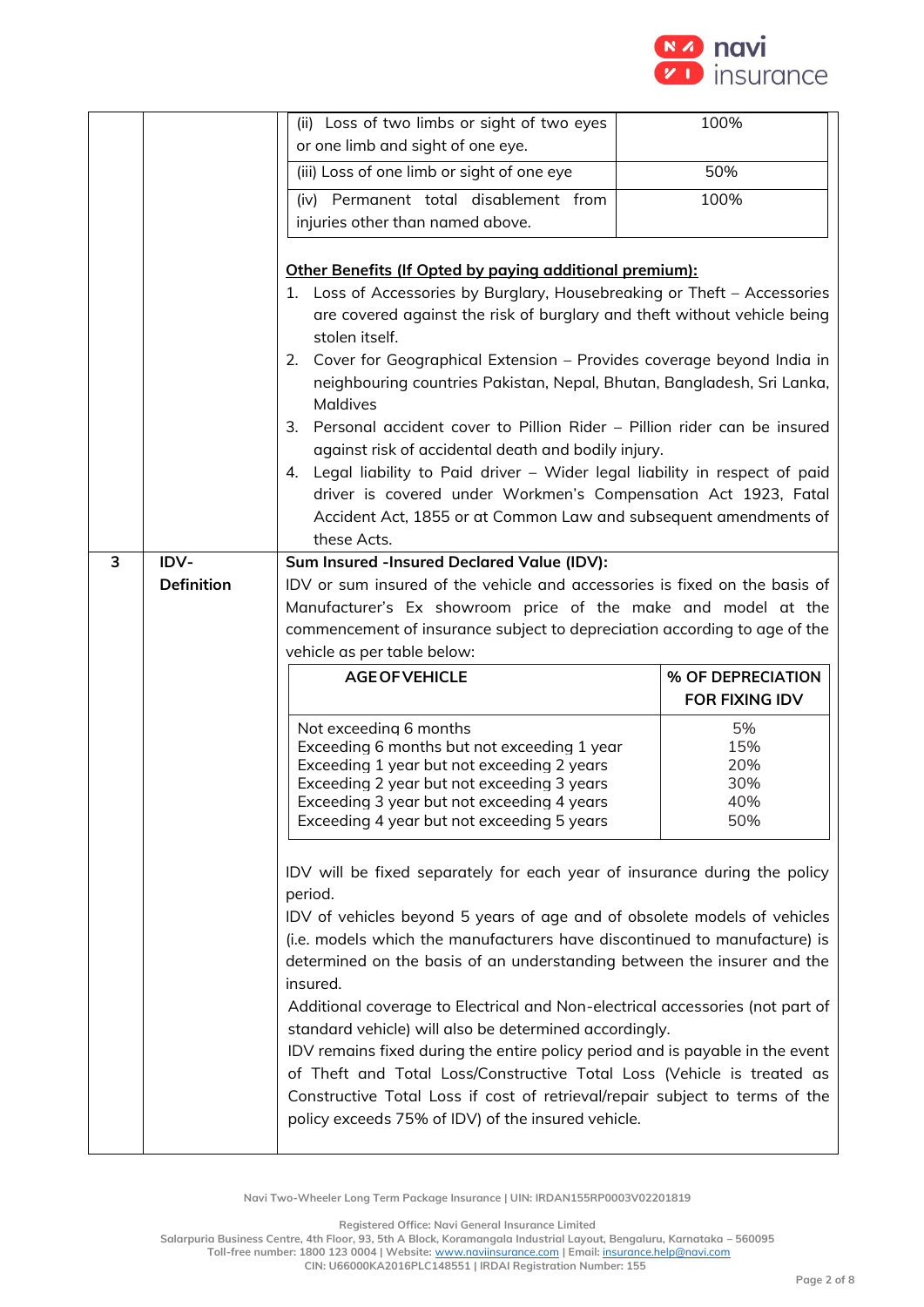

| 4 | General                                                                                 | The company shall not be liable if loss or damage is attributed to the<br>following;                                                  |  |
|---|-----------------------------------------------------------------------------------------|---------------------------------------------------------------------------------------------------------------------------------------|--|
|   | <b>Exceptions</b>                                                                       |                                                                                                                                       |  |
|   | (Applicable to<br>1. If the vehicle insured herein is used otherwise than in accordance |                                                                                                                                       |  |
|   | all sections of                                                                         | with the 'Limitations as to Use' provision which prohibits use of                                                                     |  |
|   | the Policy)                                                                             | vehicle for                                                                                                                           |  |
|   |                                                                                         | a. Hire & Reward                                                                                                                      |  |
|   |                                                                                         | Carriage of goods other than samples or personal luggage<br>b.                                                                        |  |
|   |                                                                                         | Organized racing<br>c.                                                                                                                |  |
|   |                                                                                         | d. Pace making                                                                                                                        |  |
|   |                                                                                         | Speed testing<br>е.                                                                                                                   |  |
|   |                                                                                         | f.<br>Reliability trials                                                                                                              |  |
|   |                                                                                         | Use in connection with motor trade<br>q.                                                                                              |  |
|   |                                                                                         | 2. If vehicle is driven by any person other than a Driver as stated in the                                                            |  |
|   |                                                                                         | Driver's Clause.                                                                                                                      |  |
|   |                                                                                         | 3. In respect of any claim arising out of any contractual liability.                                                                  |  |
|   |                                                                                         | 4. Any accidental loss or damage and/or liability caused sustained or                                                                 |  |
|   |                                                                                         | incurred outside the geographical area;                                                                                               |  |
|   |                                                                                         | 5. Consequential loss, wear & tear, depreciation, mechanical or<br>electrical breakdown.                                              |  |
|   |                                                                                         | 6. If person driving your vehicle is under the influence of intoxicating<br>liquor or drugs.                                          |  |
|   |                                                                                         | 7. Any accidental loss or damage to any property whatsoever or any                                                                    |  |
|   |                                                                                         | loss or expense whatsoever resulting or arising there from or any                                                                     |  |
|   |                                                                                         | consequential loss.                                                                                                                   |  |
|   |                                                                                         | 8. War, Invasion, the Act of foreign enemies, hostilities or warlike                                                                  |  |
|   |                                                                                         | operations (whether before or after declaration of war), Civil War,                                                                   |  |
|   |                                                                                         | Mutiny, Rebellion Military or usurped power, nuclear weapons<br>material, liability arising from ionising radiations or contamination |  |
|   |                                                                                         | by radioactivity from any nuclear fuel.                                                                                               |  |
|   |                                                                                         |                                                                                                                                       |  |
|   |                                                                                         | (Note: the above is an abridged wording of the policy exclusions. Please                                                              |  |
|   |                                                                                         | refer to the policy document for the full listing)                                                                                    |  |
| 5 | Renewal                                                                                 | Policy will be renewed when due with mutual consent subject to                                                                        |  |
|   | <b>Conditions</b>                                                                       | applicable premium. We may not renew the policy if the Insured                                                                        |  |
|   |                                                                                         | Person has acted in an improper, dishonest or fraudulent manner or                                                                    |  |
|   |                                                                                         | there has been any misrepresentation under this Policy or the                                                                         |  |
|   |                                                                                         | renewal of the Policy poses a moral hazard.                                                                                           |  |
| 6 | <b>NCB</b>                                                                              | The insured is entitled for a No Claim Bonus (NCB) on the own damage                                                                  |  |
|   |                                                                                         | section of the policy, if no claim is made or pending in each completed year                                                          |  |
|   |                                                                                         | of risk NCB is only allowed if policy is renewed within 90 days of expiry.                                                            |  |
|   |                                                                                         | If the Vehicle is sold, the NCB % earned in expiring policy will be available                                                         |  |
|   |                                                                                         | up to 3 years from date of sale if insured purchases a new vehicle of same                                                            |  |
|   |                                                                                         | class.                                                                                                                                |  |

**Registered Office: Navi General Insurance Limited**

**Salarpuria Business Centre, 4th Floor, 93, 5th A Block, Koramangala Industrial Layout, Bengaluru, Karnataka – 560095 Toll-free number: 1800 123 0004 | Website:** [www.naviinsurance.com](http://www.naviinsurance.com/) **| Email:** [insurance.help@navi.com](mailto:insurance.help@navi.com)

**CIN: U66000KA2016PLC148551 | IRDAI Registration Number: 155**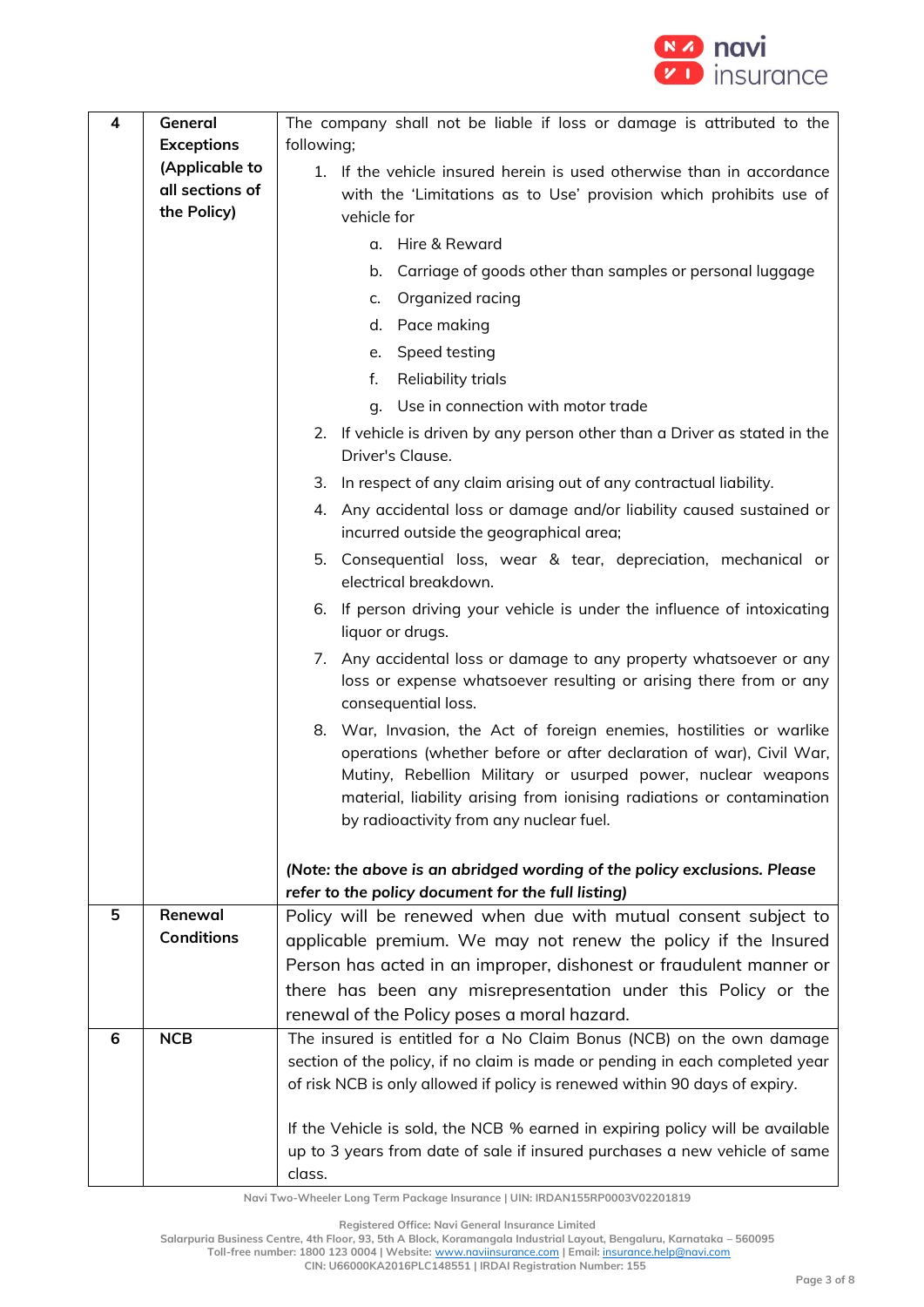

On death of Insured the custody and use of the vehicle pass to his/her spouse and/or children and/or parents, the NCB entitlement of the original insured will pass on to such person/s to whom the custody and use of the vehicle passes.

NCB will be allowed as per the following table provided the policy is renewed with us on long term basis.

| <b>NCB</b> at Inception<br>of each year of the | NCB earned at the end of each year of the policy<br>period. |                     |  |
|------------------------------------------------|-------------------------------------------------------------|---------------------|--|
| policy period                                  | If Claim Is made or<br>Pending                              | If No Claim is made |  |
| 0% Bonus                                       | 0% Bonus                                                    | 20% Bonus           |  |
| 20% Bonus                                      | 0% Bonus                                                    | 25% Bonus           |  |
| 25% Bonus                                      | 20% Bonus                                                   | 35% Bonus           |  |
| 35% Bonus                                      | 25% Bonus                                                   | 45% Bonus           |  |
| 45% Bonus                                      | 35% Bonus                                                   | 50% Bonus           |  |
| 50% Bonus                                      | 45% Bonus                                                   | 50% Bonus           |  |

**7 Cancellation Cancellation by Insured** - Policy can be cancelled at any time by giving 15 days' prior written notice to Insurer. Refund of premium shall be computed in accordance with company's short period rate for the period the Policy has been in force provided no claim has occurred up to the date of cancellation. Proof of insurance of vehicle elsewhere and original certificate of insurance must be provided to us.

> **Cancellation by Insurer** - The Company may cancel the policy by sending fifteen days' notice by recorded delivery to the insured at insured's last known address on the grounds of misrepresentation, fraud, non-disclosure of material facts or non-cooperation. In the event of cancellation of this Policy on grounds of misrepresentation, fraud, non-disclosure of material facts, the policy shall stand cancelled ab-initio and there will be no refund of premium. In the event the policy is cancelled on the grounds of noncooperation of the insured then the premium shall be computed in accordance with company's short period rate for the period the Policy has been in force provided no claim has occurred up to the date of cancellation.

> Return of the premium by the Company will be subject to retention of the minimum premium of Rs. 100/- (or Rs. 25/- in respect of vehicles specifically designed/modified for use by blind/handicapped/ mentally challenged persons).

> Where the ownership of the vehicle is transferred, the Policy cannot be cancelled unless evidence that the vehicle is insured elsewhere is produced.

**Navi Two-Wheeler Long Term Package Insurance | UIN: IRDAN155RP0003V02201819**

**Registered Office: Navi General Insurance Limited**

**Salarpuria Business Centre, 4th Floor, 93, 5th A Block, Koramangala Industrial Layout, Bengaluru, Karnataka – 560095 Toll-free number: 1800 123 0004 | Website:** [www.naviinsurance.com](http://www.naviinsurance.com/) **| Email:** [insurance.help@navi.com](mailto:insurance.help@navi.com) **CIN: U66000KA2016PLC148551 | IRDAI Registration Number: 155**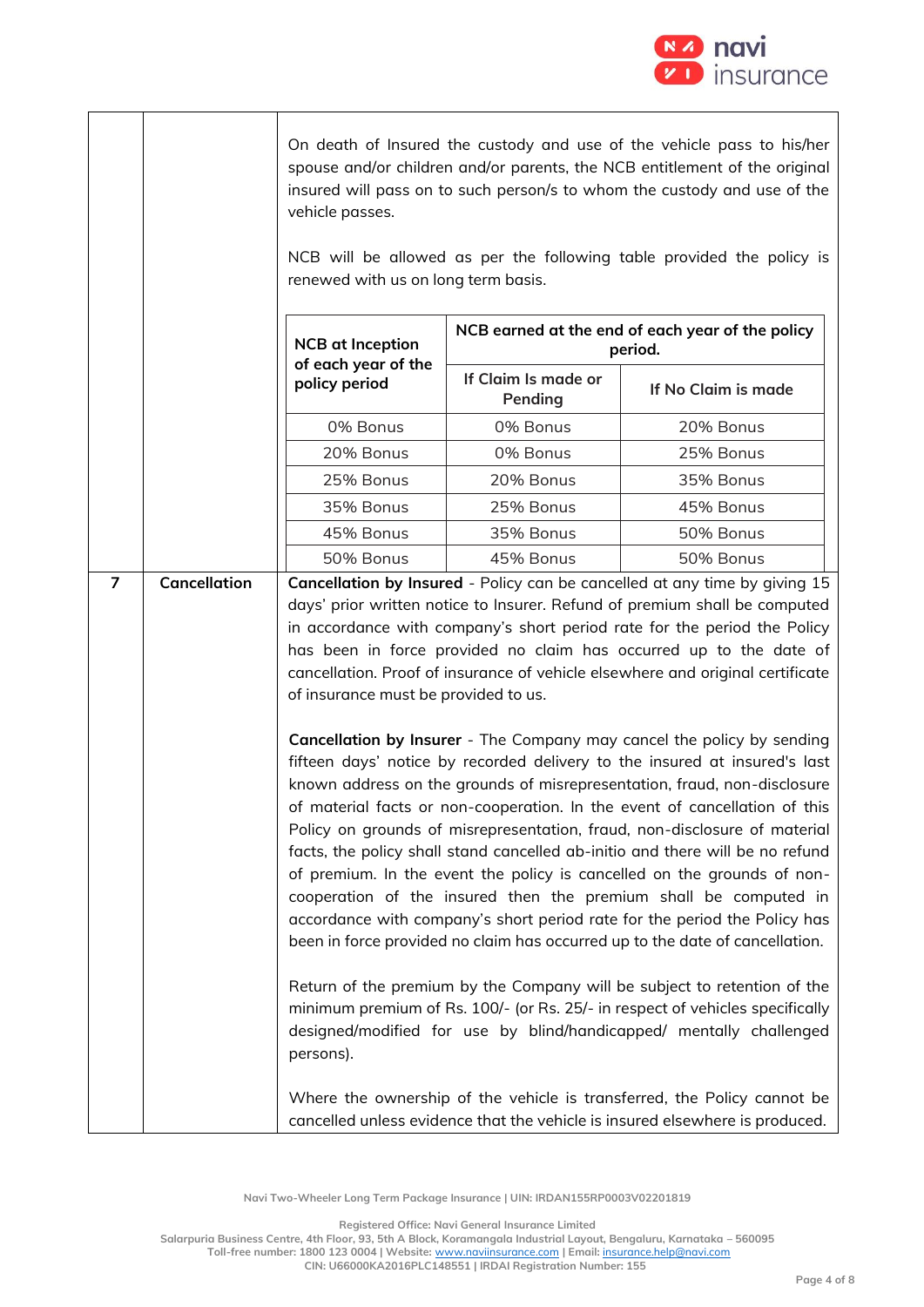

| 8 | <b>Claims</b> | <b>Claim Notification &amp; Registration:</b>                                                                                                                                                                                                                                                                                                                                                                                                                                                                                                                      |
|---|---------------|--------------------------------------------------------------------------------------------------------------------------------------------------------------------------------------------------------------------------------------------------------------------------------------------------------------------------------------------------------------------------------------------------------------------------------------------------------------------------------------------------------------------------------------------------------------------|
|   |               | Notify or submit a claim by following way;<br>By calling Toll Free 18001230004 OR<br>$\bullet$<br>By sending an E Mail to insurance.help@navi.com OR<br>$\bullet$<br>For Senior Citizens, we have a special cell and Our Senior Citizen<br>$\bullet$<br>customers can email us at seniorcare@navi.com for priority<br>resolution<br>Through Customer Portal on website www.naviinsurance.com OR<br>$\bullet$<br>Using Mobile App OR<br>$\bullet$<br>Directly walk into branch<br>$\bullet$<br>While notifying the claim, following information should be provided: |
|   |               | Name of insured<br>Insured contact numbers<br>Policy number<br>$\bullet$<br>Date and time of loss<br>Location of loss<br>$\bullet$<br>Nature and approximate extent of loss<br>$\bullet$<br>Place and contact details of the person at the loss location<br>$\bullet$                                                                                                                                                                                                                                                                                              |
|   |               | <b>After Notification &amp; Registration:</b><br><b>Own Damage Claims:</b>                                                                                                                                                                                                                                                                                                                                                                                                                                                                                         |
|   |               | You are advised to shift your vehicle to any of our network garage to avail<br>"cashless" facility. Alternatively, you may shift your vehicle to any garage of<br>your choice to avail claim as "Reimbursement".<br>Survey will be conducted before you carry out the repair by the surveyor at                                                                                                                                                                                                                                                                    |
|   |               | the garage. Please refer policy for details regarding survey process.<br>The Company has option to repair, reinstate or replace the vehicle or part<br>thereof and/or its accessories or may pay in cash the amount of the loss or<br>damage and the liability of the Company shall not exceed:                                                                                                                                                                                                                                                                    |
|   |               | for total loss / constructive total loss of the vehicle - the Insured's<br>α.<br>Declared Value (IDV) of the vehicle (including accessories thereon) as<br>specified in the Schedule less the value of the wreck.                                                                                                                                                                                                                                                                                                                                                  |
|   |               | b. for partial losses, i.e. losses other than Total Loss/Constructive Total<br>Loss of the vehicle - actual and reasonable costs of repair and/or<br>replacement of parts lost/damaged subject to depreciation as per limits<br>specified                                                                                                                                                                                                                                                                                                                          |
|   |               | Following are the documents that will be needed for survey and processing<br>of Own Damage claim:<br>Claim Form completely filled and duly signed by Insured (CO's seal                                                                                                                                                                                                                                                                                                                                                                                            |

**Registered Office: Navi General Insurance Limited**

**Salarpuria Business Centre, 4th Floor, 93, 5th A Block, Koramangala Industrial Layout, Bengaluru, Karnataka – 560095 Toll-free number: 1800 123 0004 | Website:** [www.naviinsurance.com](http://www.naviinsurance.com/) **| Email:** [insurance.help@navi.com](mailto:insurance.help@navi.com)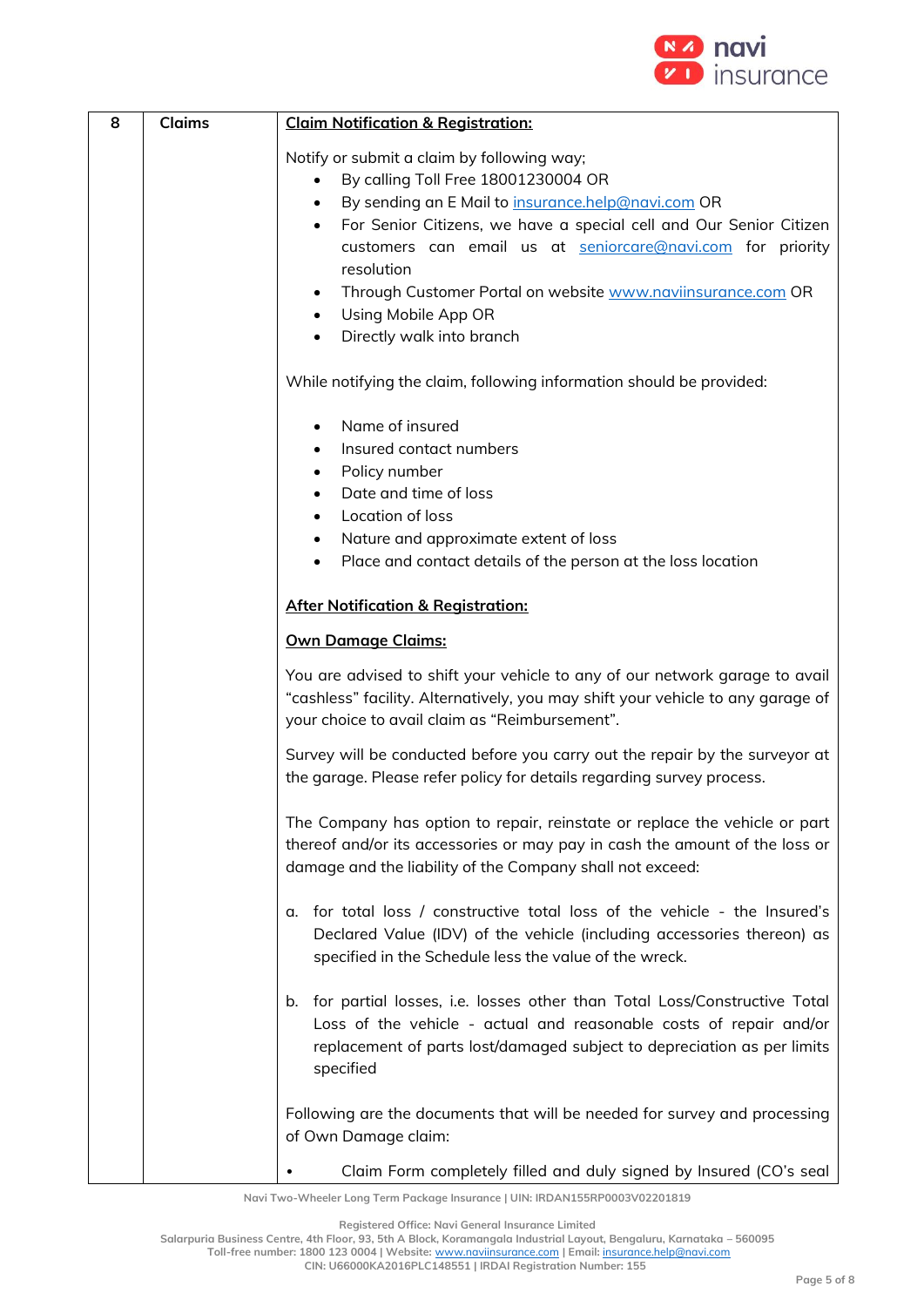

| need to be affixed in case the insured is a Firm/Company)<br>Copy of Registration Certificate (original for verification)<br>Copy of Motor Driving License of the person driving the vehicle at<br>the time of accident (original for verification)<br>Police Report / Panchnama (In case of Partial Theft / Third Party<br>$\bullet$<br>property damage / Death / Body Injury / Damage due to Riot, Strike<br>and Malicious act)<br>KYC documents (Address Proof as per policy & ID proof) if claim<br>$\bullet$<br>amount exceeds Rs. 1 lakh.<br>Cancelled Cheque (CTS complied) or Filled NEFT Mandate form for<br>$\bullet$ |
|---------------------------------------------------------------------------------------------------------------------------------------------------------------------------------------------------------------------------------------------------------------------------------------------------------------------------------------------------------------------------------------------------------------------------------------------------------------------------------------------------------------------------------------------------------------------------------------------------------------------------------|
| online transfer of claim payment. (For reimbursement claims only).<br><b>Own Damage Claim Settlement:</b>                                                                                                                                                                                                                                                                                                                                                                                                                                                                                                                       |
|                                                                                                                                                                                                                                                                                                                                                                                                                                                                                                                                                                                                                                 |
| 1. After receipt of all relevant claim document, surveyor will assess the loss<br>and issue work order.                                                                                                                                                                                                                                                                                                                                                                                                                                                                                                                         |
| 2. The surveyor may conduct re-inspection once repairs are completed.                                                                                                                                                                                                                                                                                                                                                                                                                                                                                                                                                           |
| 3. NAVI GI will issue a Claim Amount Confirmation (CAC) on receipt of<br>original/proforma repairing bill.                                                                                                                                                                                                                                                                                                                                                                                                                                                                                                                      |
| 4. You can take the delivery of your vehicle by paying your share in claim<br>and/or amount towards any non-accidental work. While taking delivery<br>of your vehicle, submit Satisfaction letter signed by you (CO's seal need<br>to be affixed in case the insured is a Firm/Company) to garage.                                                                                                                                                                                                                                                                                                                              |
| We will release claim payment within 7 working days after receipt of all<br>claim document.                                                                                                                                                                                                                                                                                                                                                                                                                                                                                                                                     |
| Legal Liability Claims: Claim payment will be settled as awarded by court<br>or as agreed between the Company and Third Party.<br><b>Documentation for Liability claims</b><br>Policy Copy<br>Copy of Registration Book<br>Copy of Motor Driving License of the person driving the vehicle at<br>the time of accident<br>Police Panchanama /FIR                                                                                                                                                                                                                                                                                 |
| Personal Accident Claims: Claims will be settled post receipt of necessary<br>documents.<br>We will require following documents to process your claim. You may<br>provide the same to enable us to promptly settle your claim.                                                                                                                                                                                                                                                                                                                                                                                                  |
| <b>Documents for Personal Accident Claims</b><br>Policy copy<br>$\bullet$<br>Certificate of from government hospital doctor confirming the<br>$\bullet$<br>nature and degree of disability<br>Discharge summary of the treating hospital clearly indicating the<br>$\bullet$<br>Hospital Registration No.                                                                                                                                                                                                                                                                                                                       |

**Registered Office: Navi General Insurance Limited**

**Salarpuria Business Centre, 4th Floor, 93, 5th A Block, Koramangala Industrial Layout, Bengaluru, Karnataka – 560095 Toll-free number: 1800 123 0004 | Website:** [www.naviinsurance.com](http://www.naviinsurance.com/) **| Email:** [insurance.help@navi.com](mailto:insurance.help@navi.com)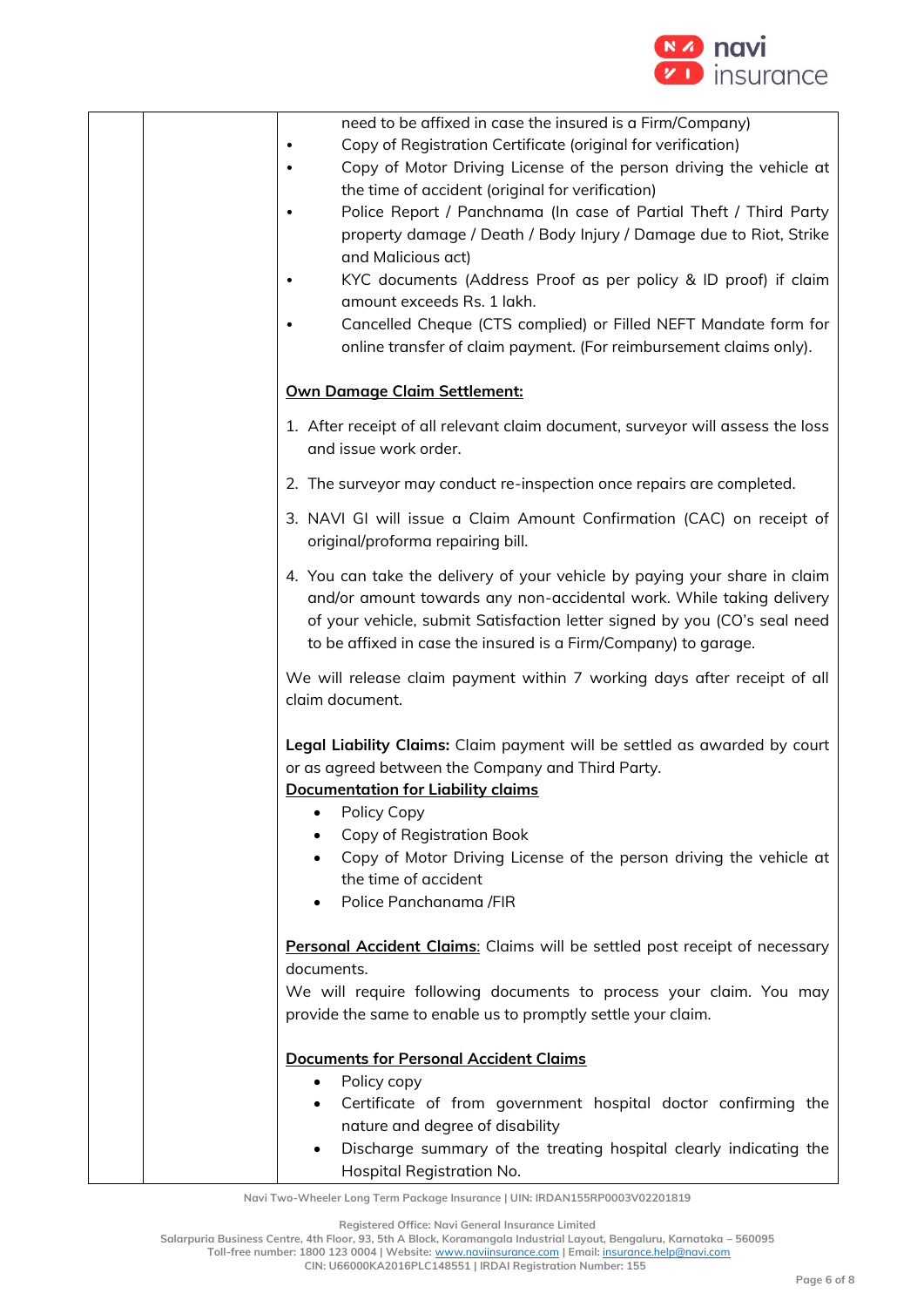

|   |                                   | Diagnostic reports<br>$\bullet$                                                                                                                                |
|---|-----------------------------------|----------------------------------------------------------------------------------------------------------------------------------------------------------------|
|   |                                   | FIR / Panchanama- (if Notified to Police) Attested or Original                                                                                                 |
|   |                                   | Final Police Report- (if applicable)                                                                                                                           |
|   |                                   | Death Certificate*                                                                                                                                             |
|   |                                   | Post Mortem report*                                                                                                                                            |
|   |                                   | Legal Heir certificate /nominee certificate*                                                                                                                   |
|   |                                   |                                                                                                                                                                |
|   |                                   | (Marked with * are required only in death claims)                                                                                                              |
|   |                                   | The list of documents furnished herein is illustrative but not exhaustive. We                                                                                  |
|   |                                   | may request you to provide more documents depending upon the nature of                                                                                         |
|   |                                   | loss and circumstances.                                                                                                                                        |
|   |                                   | Please also refer policy for detail documentation requirement.                                                                                                 |
| 9 | <b>Policy</b>                     | a. Call Us: Toll Free 1800 123 0004                                                                                                                            |
|   | Servicing                         | b. Email: insurance.help@navi.com                                                                                                                              |
|   |                                   | Email for Senior Citizens- seniorcare@navi.com                                                                                                                 |
|   |                                   | c. Visit our website: https://www.naviinsurance.com/service/                                                                                                   |
|   |                                   | d. Walk in for assistance                                                                                                                                      |
|   |                                   | e. Dispatch your letters to us at -                                                                                                                            |
|   |                                   | Corporate Office: Navi General Insurance Limited                                                                                                               |
|   |                                   | Salarpuria Business Centre, 4th B Cross Road, 5th Block,                                                                                                       |
|   |                                   | Koramangala Industrial Layout, Bengaluru, Karnataka - 560095.                                                                                                  |
|   |                                   | f. Escalation $-$                                                                                                                                              |
|   |                                   | First Escalation - Contact Customer Experience Team at -                                                                                                       |
|   |                                   | Manager.CustomerExperience@navi.com                                                                                                                            |
|   |                                   | Second Escalation - Email to Head Customer Experience and                                                                                                      |
|   |                                   | Grievance Redressal Officer at -                                                                                                                               |
|   |                                   | Head.CustomerExperience@navi.com                                                                                                                               |
|   | Grievances /<br><b>Complaints</b> | If You have a grievance about any matter relating to the Policy, or Our<br>decision on any matter, or the claim, You can address Your grievance as<br>follows: |
|   |                                   | 1. Our Grievance Redressal Officer                                                                                                                             |
|   |                                   | You can send Your grievance in writing by post or email to Our<br>Grievance Redressal Officer at the following address:                                        |
|   |                                   | Navi General Insurance Limited                                                                                                                                 |
|   |                                   | (formerly known as DHFL General Insurance Limited)                                                                                                             |
|   |                                   | Corporate Office: Salarpuria Business Centre, 4th B Cross Road,                                                                                                |
|   |                                   | 5th Block, Koramangala Industrial Layout, Bengaluru, Karnataka –<br>560095                                                                                     |
|   |                                   | E-mail: gro@navi.com                                                                                                                                           |
|   |                                   | Toll free: 1800 123 0004                                                                                                                                       |
|   |                                   | 2. Consumer Affairs Department of IRDAI                                                                                                                        |
|   |                                   | a. In case it is not resolved within 15 days or if You are unhappy with                                                                                        |
|   |                                   | the resolution You can approach the Grievance Redressal Cell of                                                                                                |
|   |                                   | the Consumer Affairs Department of IRDAI by calling Toll Free                                                                                                  |
|   |                                   | Number 155255 (or) 1800 4254 732 or sending an e-mail to<br>complaints@irdai.gov.in. You can also make use of IRDAI's online                                   |

**Registered Office: Navi General Insurance Limited**

**Salarpuria Business Centre, 4th Floor, 93, 5th A Block, Koramangala Industrial Layout, Bengaluru, Karnataka – 560095 Toll-free number: 1800 123 0004 | Website:** [www.naviinsurance.com](http://www.naviinsurance.com/) **| Email:** [insurance.help@navi.com](mailto:insurance.help@navi.com)

**CIN: U66000KA2016PLC148551 | IRDAI Registration Number: 155**